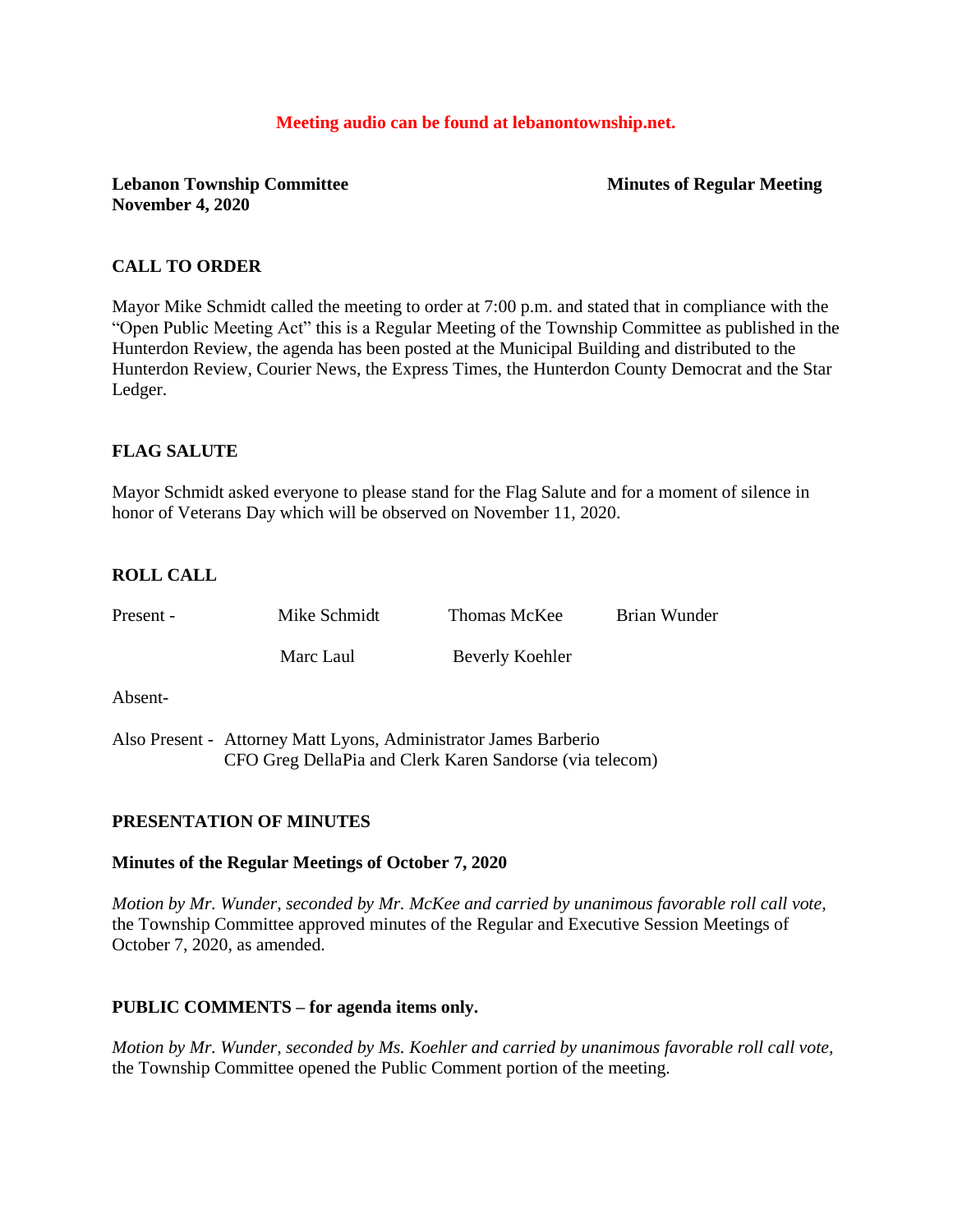LTCM 11/04/2020 Page **2** of **8**

Mr. Gene Slowinski commented on the OPRA request submitted by Committeewoman Koehler. Mr. Slowinski asked for the Committee to vote on whether they support Ms. Koehler's OPRA request and asked for support from the residents.

Ms. Jan Gibas provided comments on the OPRA request and her support for Ms. Koch.

*Motion by Mr. Laul, seconded by Mr. McKee and carried by unanimous favorable roll call vote, the* Township Committee closed the Public Comment portion of the meeting.

### **RESOLUTIONS**

### **Resolution No. 79-2020 – Fixing the Stipend of Certain Employees of the Township**

*Motion by Mr. McKee, seconded by Mr. Laul and carried by unanimous favorable roll call vote, the* Township Committee approved Resolution No. 79-2020 as written below.

# TOWNSHIP OF LEBANON COUNTY OF HUNTERDON STATE OF NEW JERSEY RESOLUTION NO. 79-2020 RESOLUTION FIXING THE STIPEND OF CERTAIN EMPLOYEES OF THE TOWNSHIP

WHEREAS, the Township of Lebanon, County of Hunterdon, State of New Jersey fixing Stipends of certain employees of the Township.

NOW THEREFORE BE IT RESOLVED, by the Township Committee of Township Lebanon that this Resolution sets the annual stipend for the Recycling Coordinator. Recycling Coordinator – Fascenelli 2015 Stipend \$5547.26

2016 Stipend \$5644.34 2017 Stipend \$5743.11 2018 Stipend \$5846.49 2019 Stipend \$5957.57 2020 Stipend \$6076.72

NOW THEREFORE BE IT FURTHER RESOLVED, that the annual stipend for the position of Recycling Coordinator shall increase in years 2021, 2022 and 2023 by the same percentage as the increase provided for in the CWA contract.

### **Resolution No. 80-2020 – Interlocal Services Agreement for Qualified Purchasing Agent**

*Motion by Mr. McKee, seconded by Ms. Koehler and carried by unanimous favorable roll call vote,* the Township Committee approved Resolution No. 80-2020 as written below.

> TOWNSHIP OF LEBANON HUNTERDON COUNTY, NEW JERSEY RESOLUTION NO. 80-2020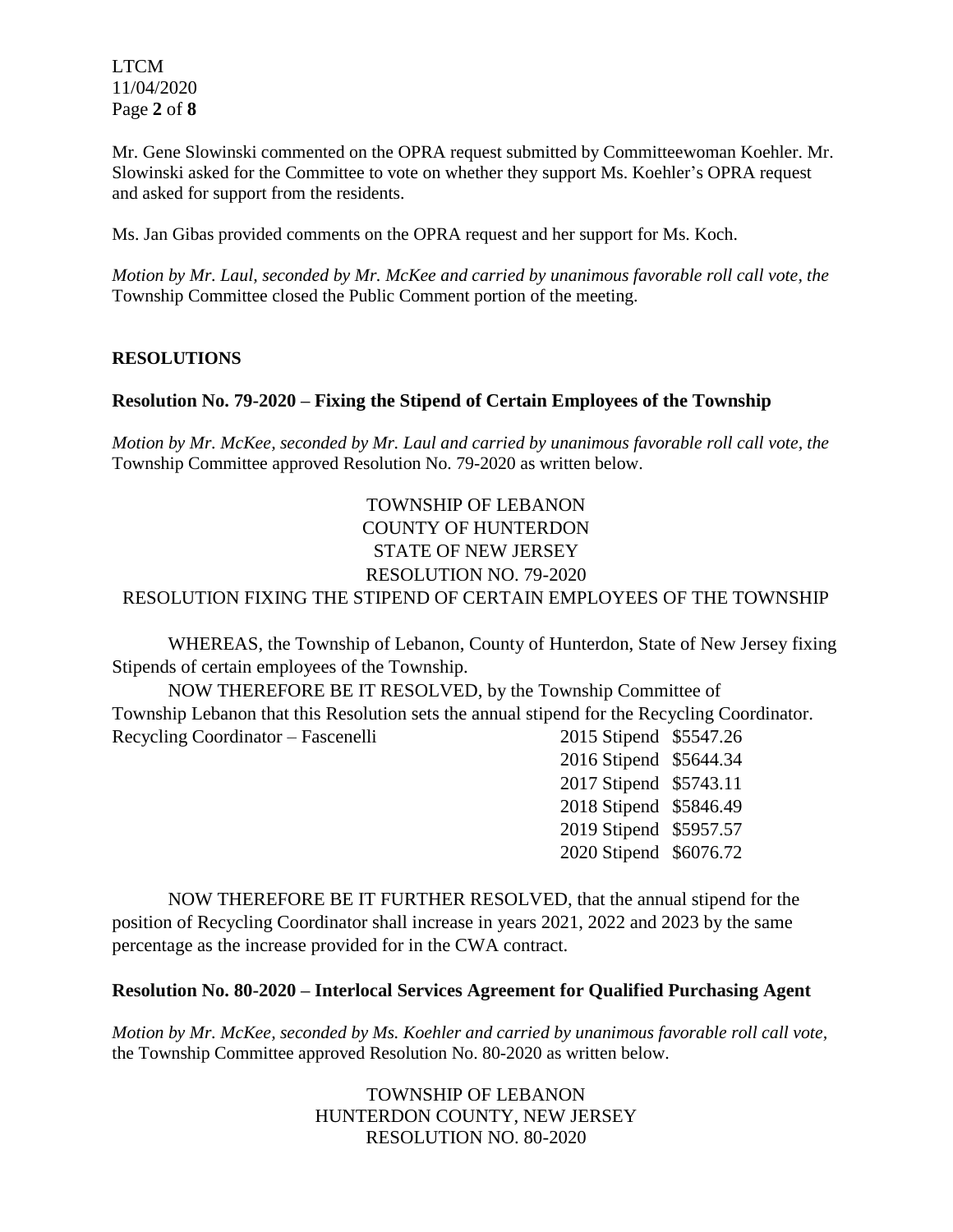## RESOLUTION OF THE TOWNSHIP OF LEBANON, COUNTY OF HUNTERDON, STATE OF NEW JERSEY, AUTHORIZING THE SERVICES OF A QUALIFIED PURCHASING AGENT

WHEREAS, the New Jersey Uniform Shared Services and Consolidated Act (N.J.S.A. 40A:65-1, *et seq.)* authorizes shared services between municipalities; and

WHEREAS, Lebanon has a need for the services of a Qualified Purchasing Agent; and

WHEREAS, Lebanon has requested that Holland provide the services of a Qualified Purchasing Agent in accordance with the terms and conditions contained in a Shared Services Agreement.

NOW, THEREFORE, BE IT RESOLVED, by the Mayor and Committee of the Township of Lebanon, in the County of Hunterdon, that the Township of Lebanon hereby authorizes Holland Township to provide the services of a Qualified Purchasing Agent as set forth in the Shared Services Agreement executed on November 4, 2020.

### **OLD BUSINESS**

#### **OPRA Conflict Counsel – Committeewoman OPRA Request**

Mayor Schmidt said that there are two topics that need to be understood by the Committee in order to take action on this matter. The Committee needs to understand why the volunteers need legal advice and why the Township Attorney cannot provide advice to them. Mayor Schmidt stated that the Township Clerk needs to consult with the Township Attorney, on OPRA matters, from time to time. Mayor Schmidt noted that Ms. Koehler's OPRA request is private. It is not a Township action and has not been voted on by the Committee. Mayor Schmidt noted that both the requestor and the requestee have questioned the objectivity of the Township Attorney based on the relationship between the two parties. Attorney Lyons informed the Committee that due to the concerns raised, an independent attorney should be retained to answer the Clerk's questions relative to this particular OPRA.

Mayor Schmidt stated that the Committee will need to hire a Conflict Counsel to provide the advice needed. It is believed that the cost for the Conflict Counsel will be below \$17,000 which will permit the Administrator to seek proposals without obtaining RFP's. The Administrator will be asked to contact and evaluate qualified Conflict Attorneys with experience in municipal government, principally OPRA. The Administrator is to bring one or more names to the Committee, at their next meeting, for an appointment to be made.

Ms. Koehler asked for the Township Attorney to outline what an OPRA is and what it is not.

Attorney Lyons stated that as the Township has been put on notice of a pending claim he will speak broadly. Attorney Lyons said that there is no threshold or standard necessary for someone to file an OPRA request. It is a statutory right for every citizen to exercise. There is no need to disclose a motive and it is not to be deemed as a criminal investigation in any way.

Attorney Lyons noted that if an individual feels that their Civil Rights are being violated it is for them to address. The Township will provide standards relative to OPRA and will not be providing advice to individuals who file Equal Rights claims against the Township.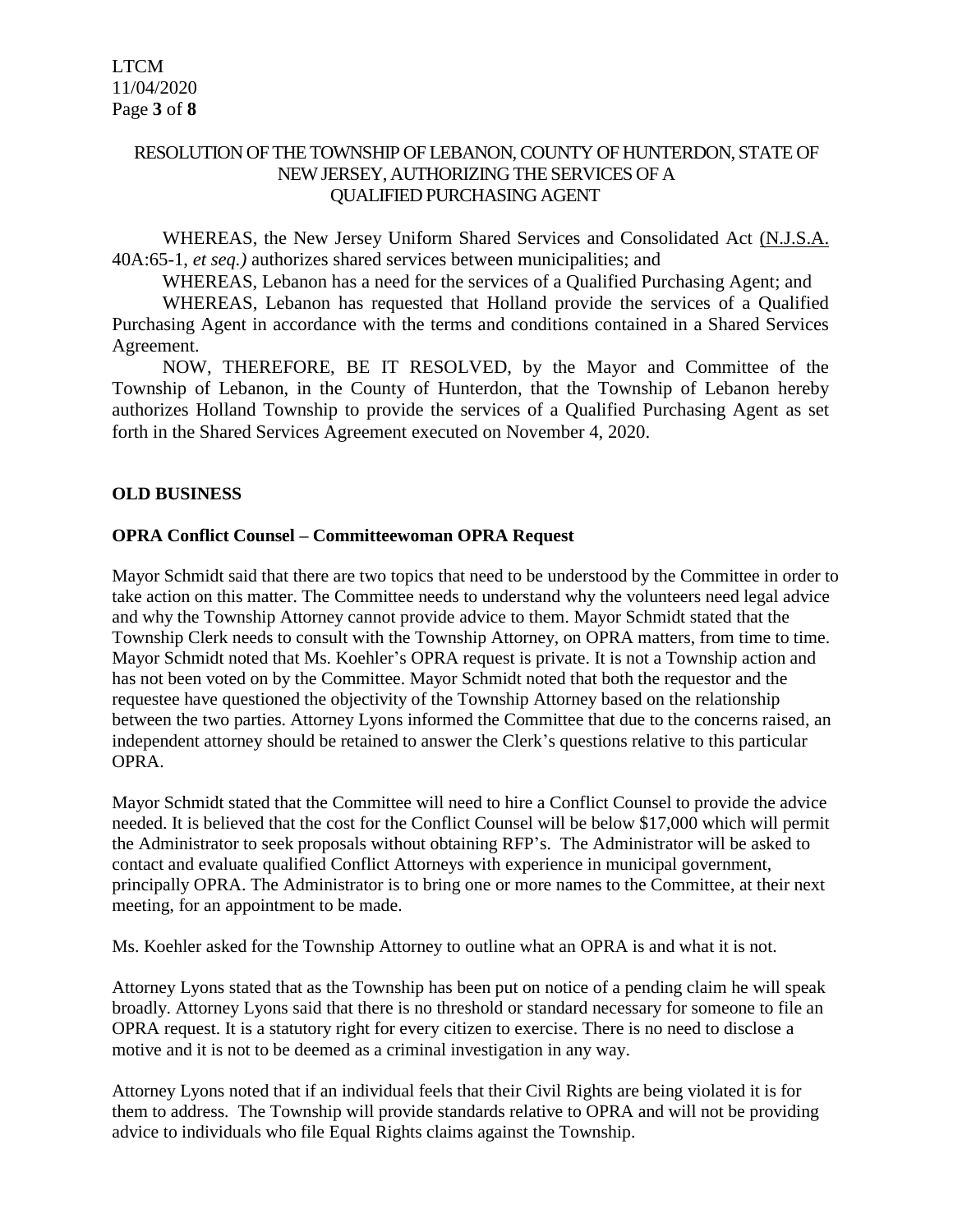LTCM 11/04/2020 Page **4** of **8**

Attorney Lyons stated that the conflict in this matter is that he represents the Governing Body, not Committeewoman Koehler directly, but she does play a part in his reappointment. Attorney Lyons stated that due to both parties stating their concerns with his objectivity in the matter it has resulted in a "non-self-imposed inability" for him to provide advice.

Mr. Wunder asked if the hiring of the Conflict Attorney will be educational for all in addition to addressing the OPRA request.

Mr. McKee asked Ms. Koehler if she would consider amending the OPRA request to include the Governing Body specifically and to set aside the request of the boards and volunteers. Ms. Koehler denied the request.

Ms. Koehler asked what the process will be with the interactions between the Conflict Attorney, the Clerk and the volunteers. She also asked where \$17.000 was derived from with regard to costs. Attorney Lyons said that the \$17,500 is a threshold, not to exceed, through the Local Public Contracts Law. Attorney Lyons stated that he cannot estimate what the cost might be for the Conflict Counsel or how the process will be handled.

Attorney Lyons left the meeting room at 7:40 p.m.

*Motion by Mr. Laul, seconded by Mr. Wunder and carried by favorable roll call vote, the Township* Committee authorized the Administrator to bring proposals from Conflict Attorney's to the next meeting. AYES: Wunder, Laul McKee, Schmidt ABSTAIN: Koehler

### **Revocation of Land Donation**

Mayor Schmidt stated that at the last meeting the Township Committee approved the acceptance of land on Mount Lebanon Road. Unfortunately, the next morning the Township was advised that the owner's plan had changed and that he had accepted an offer from another individual to purchase the property. The land donation will not take place.

### **COVID-19 Update**

Mayor Schmidt stated that there are now 40 COVID cases in Lebanon Township. Mayor Schmidt stated that Executive Order 192 goes into effect tomorrow at 6:00 a.m. Mr. Barberio said that all of the prior policies and procedures are still in effect with regard to social distancing, etc. In addition, there is now an obligation for employers to conduct temperature checks and for a questionnaire to be completed by each individual when entering the building. Forms are to be submitted to the Supervisors. There are procedures to be followed if anyone has a fever or answers "yes" to any of the questions.

### **Building Maintenance**

Ms. Koehler asked Mr. Barberio if there is an update on the basement remediation. Mr. Barberio stated that he spoke with Mr. McGuiness from R&K Environmental and three remediation companies will be coming to the building to scan the basement. They will be providing quotes for the Committee's consideration. Ms. Koehler noted that it has to be determined what the DPW's role will be in the process. The HVAC in the basement will need to be addressed also.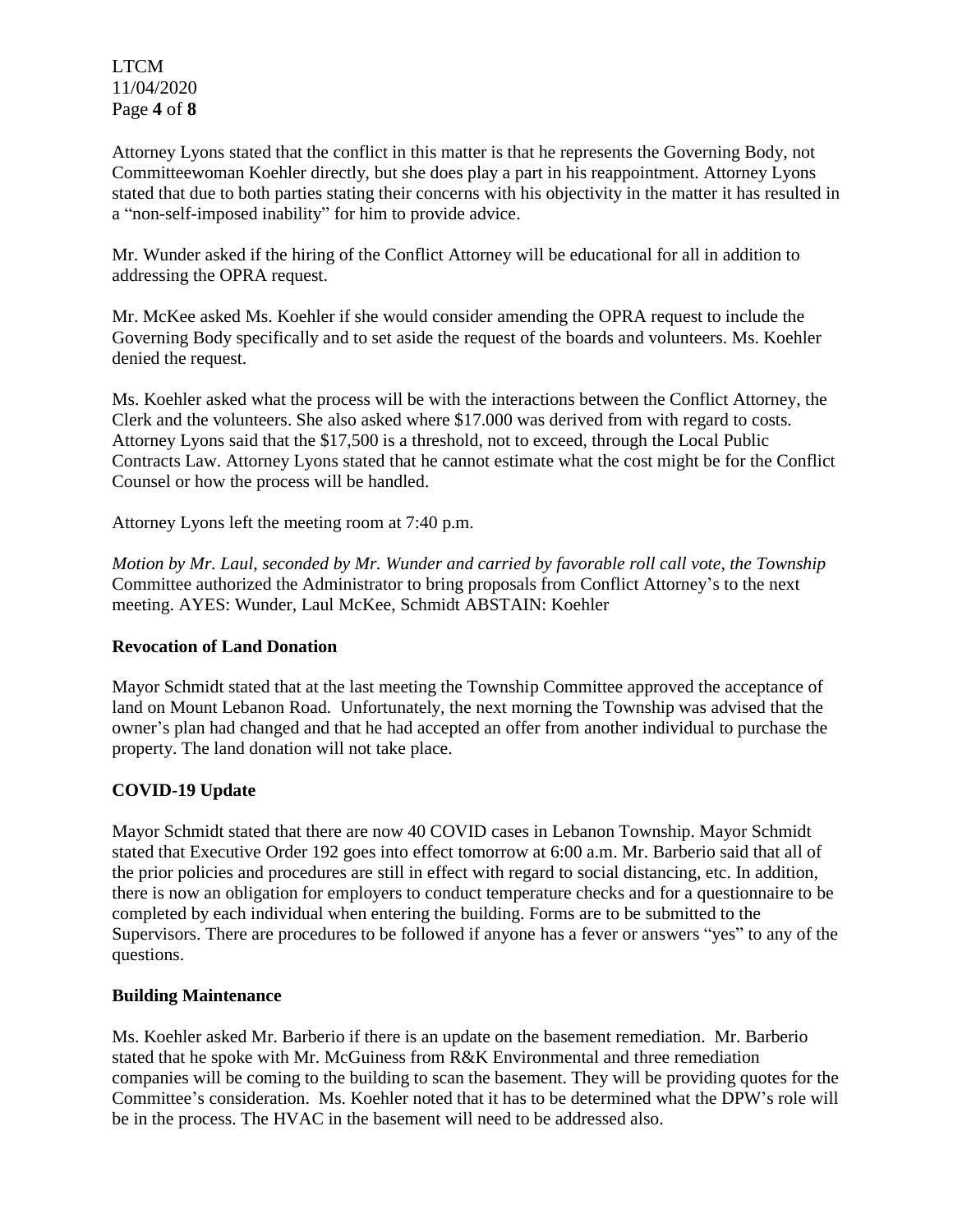LTCM 11/04/2020 Page **5** of **8**

Attorney Lyons returned to the meeting at 7:48 p.m.

#### **OPRA Conflict Counsel – Committeewoman OPRA Request**

Ms. Koehler asked about narrowing the scope on retaining the Conflict Counsel. Attorney Lyons said that there should be caution in discussing the merits of the case as the Township has been placed on notice.

Ms. Koehler stated that due to COVID she would expect the documents requested in 21 days and therefore assumes that there will be no additional questions for the Conflict Attorney after that date.

#### **NEW BUSINESS**

#### **Email Expansion**

Mayor Schmidt stated that it has been determined that each of the Township volunteers must be provided with Township email addresses to avoid mixing business with personal emails. There is a need to update the Township's email system, as well as, to retain a new IT professional. Mr. Laul said that the OPRA brought up the need for the volunteers to be provided with individual email accounts. There are approximately 60 volunteers and the Clerk will have access to all accounts. Mr. Laul provided two options for the Committee to look into.

Mr. Barberio said that there is an emergent need for an IT professional to be retained. Mr. Barberio spoke with the Tewksbury Township IT individual and requested an hourly quote for the remainder of the 2020 year. Mr. Barberio received a quote of \$100 per hour to get the Township up and running. Mr. Barberio said that he has worked with the IT professional in other towns. He is well versed and reliable. Mr. Barberio will speak with Mr. Lyons on the procurement process.

#### **Best Practices 2020**

CFO Greg DellaPia provided the Committee with an overview of the Best Practice application. Mr. DellaPia said that there have been some changes with the questionnaire. There were 60 questions to be answered this year on varying subjects. The maximum score for the questionnaire is 24.4. Lebanon Township's overall score is 20.

### **PRESENTATION OF VOUCHERS**

Committee Members provided a description of vouchers exceeding \$1000.00.

*Motion by Ms. Koehler, seconded by Mr. Laul and carried by unanimous favorable roll call vote, the* Township Committee approved the November 4, 2020 bill list in the amount of \$ 1,277,266.75.

### **CORRESPONDENCE**

- a. Curator's Report
- b. Animal Control Officer's Report for the Month of October 2020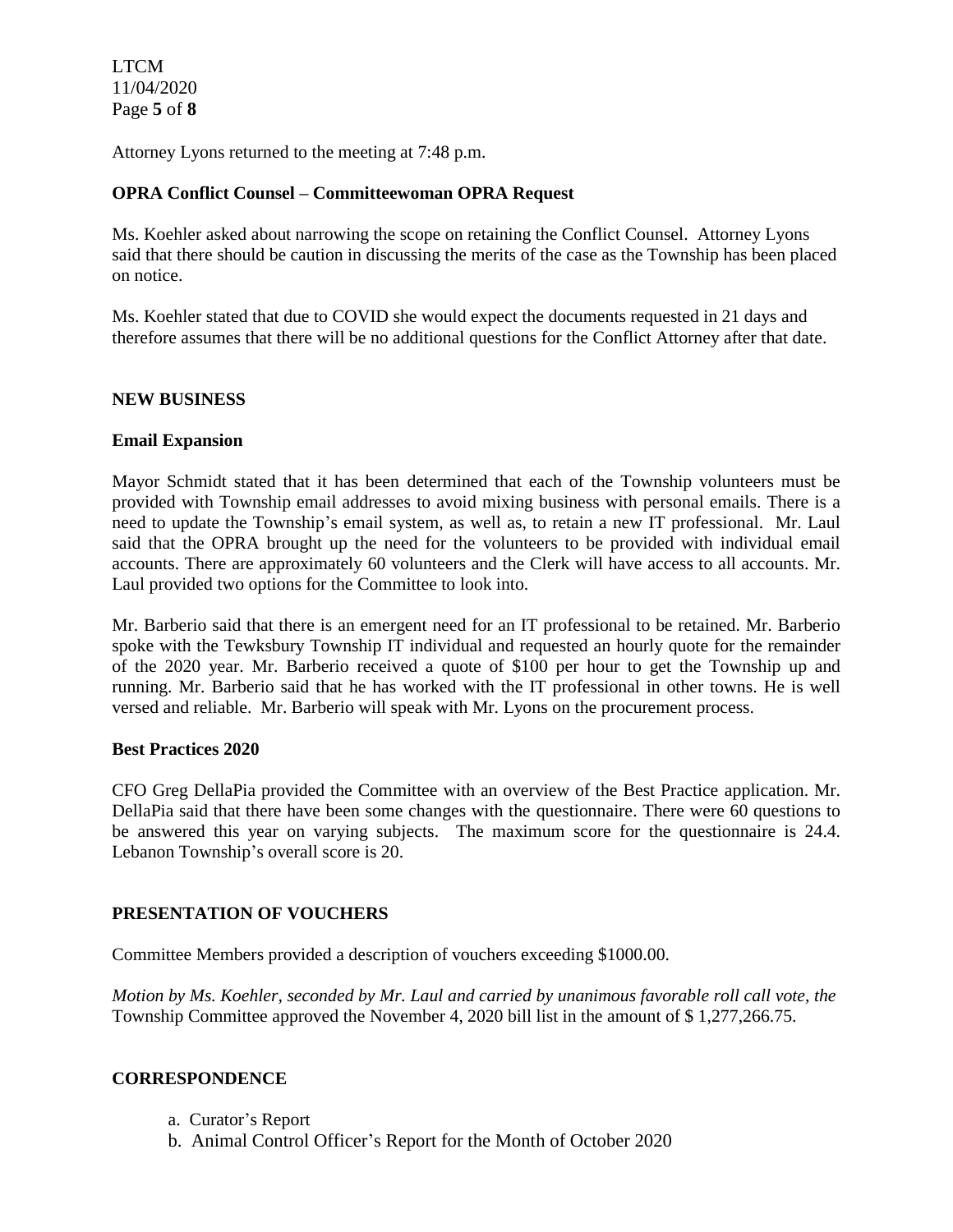LTCM 11/04/2020 Page **6** of **8**

## **PUBLIC COMMENTS**

*Motion by Ms. Koehler, seconded by Mr. McKee and carried by unanimous favorable roll call vote,* the Township Committee opened the Public Comment portion of the meeting at 8:08 p.m.

Mr. Steve Leftly commended the Township Administration on how well Election Day went. Mr. Leftly commented on the OPRA and questioned if there are other communication vehicles that need to be considered.

Ms. Joyce Leftly provided support to Mr. Slowinski and Ms. Koch as requested by Mr. Slowinski. Ms. Leftly is disappointed that the parties did not meet to discuss the matter.

*Motion by Mr. Wunder seconded by Mr. Laul and carried by unanimous favorable roll call vote, the* Township Committee closed the Public Comment portion of the meeting at 8:11 p.m.

## **EXECUTIVE SESSION - Resolution No. 81-2020**

*Motion by Ms. Koehler seconded by Mr. McKee and carried by favorable roll call vote, the Township* Committee approved Resolution No. 81-2020 and convened into executive session at 8:13 p.m. Action will not be taken.

## **TOWNSHIP OF LEBANON COUNTY OF HUNTERDON STATE OF NEW JERSEY RESOLUTION NO. 81-2020**

# **RESOLUTION AUTHORIZING EXECUTIVE SESSION**

**WHEREAS**, the Open Public Meetings Act; *N.J.S.A.* 10:4-6 *et seq*., declares it to be the public policy of the State to insure the right of citizens to have adequate advance notice of and the right to attend meetings of public bodies at which business affecting the public is discussed or acted upon; and

**WHEREAS**, the Open Public Meetings Act also recognizes exceptions to the right of the public to attend portions of such meetings; and

**WHEREAS**, the Mayor and Committee find it necessary to conduct an executive session closed to the public as permitted by the *N.J.S.A*. 40:4-12; and

**WHEREAS**, the Mayor and Committee will reconvene in public session at the conclusion of the executive session;

\_\_\_\_\_\_\_\_\_\_\_\_\_\_\_\_\_\_\_\_\_\_\_\_\_\_\_\_\_\_\_\_\_\_\_\_\_\_\_\_\_\_\_\_\_\_\_\_\_\_\_\_\_);

**NOW, THEREFORE, BE IT RESOLVED** by the Mayor and Committee of the Township of Lebanon, County of Hunterdon, State of New Jersey that they will conduct an executive session to discuss the following topic(s) as permitted by *N.J.S.A*. 40:4-12:

\_\_\_\_\_\_A matter which Federal Law, State Statute or Rule of Court requires be kept confidential or excluded from discussion in public (Provision relied upon:

A matter where the release of information would impair a right to receive funds from the federal government;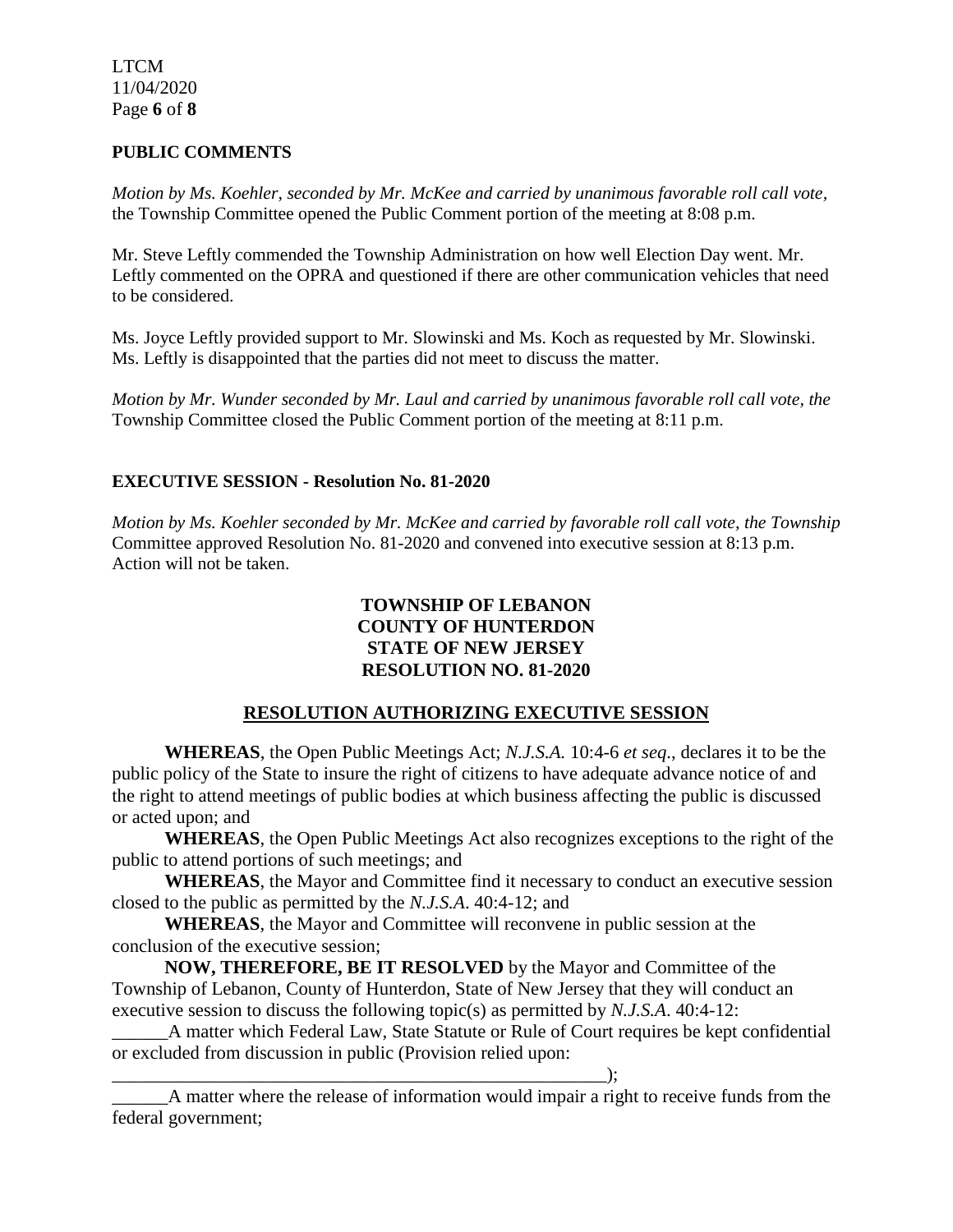### LTCM 11/04/2020 Page **7** of **8**

\_\_\_\_\_\_A matter whose disclosure would constitute an unwarranted invasion of individual privacy;

\_\_\_\_\_\_A collective bargaining agreement, or the terms and conditions thereof (Specify contract:  $\qquad \qquad \text{)}$ ;

\_\_\_\_\_ A matter involving the purpose, lease or acquisition of real property with public funds, the setting of bank rates or investment of public funds where it could adversely affect the public interest if discussion of such matters were disclosed;

Tactics and techniques utilized in protecting the safety and property of the public provided that their disclosure could impair such protection;

\_\_\_\_\_\_Investigations of violations or possible violations of the law;

X Pending or anticipated litigation or contract negotiation in which the public body is or may become a party; (The general nature of the litigation or contract negotiations is): **Professional Services – Tax Appeal Attorney** The public disclosure of such information at this time would have a potentially negative impact on the municipality's position in the litigation or negotiation; therefore this information will be withheld until such time as the matter is concluded or the potential for negative impact no longer exists.)

 Matters falling within the attorney-client privilege, to the extent that confidentiality is required in order for the attorney to exercise his or her ethical duties as a lawyer; (The general nature of the matter is:  $\overline{\qquad}$  OR  $\overline{\qquad}$  or  $\overline{\qquad}$  the public disclosure of such information at this time would have a potentially negative impact on the municipality's position with respect to the matter being discussed; therefore this information will be withheld until such time as the matter is concluded or the potential for negative impact no longer exists.*)*; X Matters involving the employment, appointment, termination of employment, terms and conditions of employment, evaluation of the performance, promotion or disciplining of any specific prospective or current public officer or employee of the public body, where all individual employees or appointees whose rights could be adversely affected have not requested

in writing that the matter(s) be discussed at a public meeting; (The employee(s) and/or general nature of discussion is **Police Sergeant Position – Police employee matter**. And whereas the public disclosure of such information at this time would violate the employee(s) privacy rights; therefore this information will be withheld until such time as the matter is concluded or the threat to privacy rights no longer exists.;

\_\_\_\_\_\_Deliberation occurring after a public hearing that may result in the imposition of a specific civil penalty or loss of a license or permit;

**BE IT FURTHER RESOLVED** that the Mayor and Committee hereby declare that their discussion of the subject(s) identified above may be made public at a time when the Township Attorney advises them that the disclosure of the discussion will not detrimentally affect any right, interest or duty of the Township or any other entity with respect to said discussion. **BE IT FURTHER RESOLVED** that the Mayor and Committee, for the reasons set forth above, hereby declare that the public is excluded from the portion of the meeting during which the above discussion shall take place.

# **ADJOURNMENT**

Having no further business to come before the Committee a motion was made by Ms. Koehler, seconded by Mr. Wunder and carried by unanimous favorable roll call vote to adjourn the meeting at 8:58 p.m.